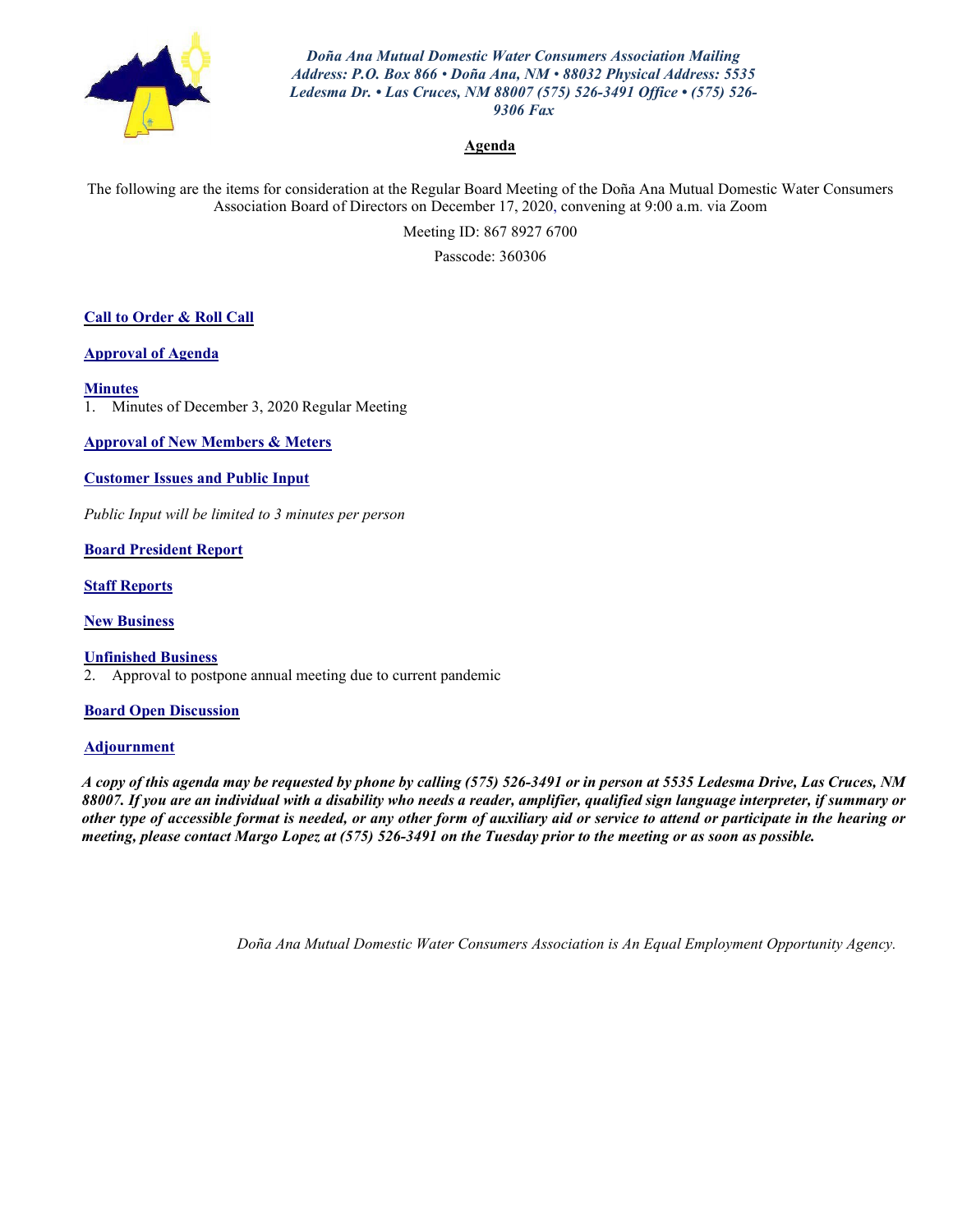

Doña Ana Mutual Domestic Water Consumers Association Mailing Address: P.O. Box 866  $\cdot$  Doña Ana, NM $\cdot$ 88032 Physical Address: 5535 Ledesma Dr • Las Cruces, NM 88007  $(575)$  526-3491 Office  $\cdot$  (575) 526-9306 Fax

The following are the minutes of the Regular Meeting of the Doña Ana Mutual Domestic Water Consumers Association Board of Directors, December 3, 2020 convened at 9:00 a.m. telephonically.

# **Call to Order & Roll Call**

President Melton called the meeting to order at 9:00 a.m. and called roll: Vice President – Jamie Stull, Present (Telephonically) Secretary/Treasurer – Kurt Anderson, Present (Telephonically) Board Member – Paul Maxwell, Present (Telephonically)

A Quorum was declared

### **Others in Attendance:**

Legal Counsel- Josh Smith (Telephonically) Executive Director- Jennifer Horton (Telephonically) Office Manager- Margo Lopez (Telephonically) Member- Jim Hayhoe (Telephonically)

# **Approval of Agenda**

Dr. Maxwell moved to approve the agenda as presented; the motion was seconded by Dr. Anderson. There was no discussion and the motion passed unanimously by roll call vote.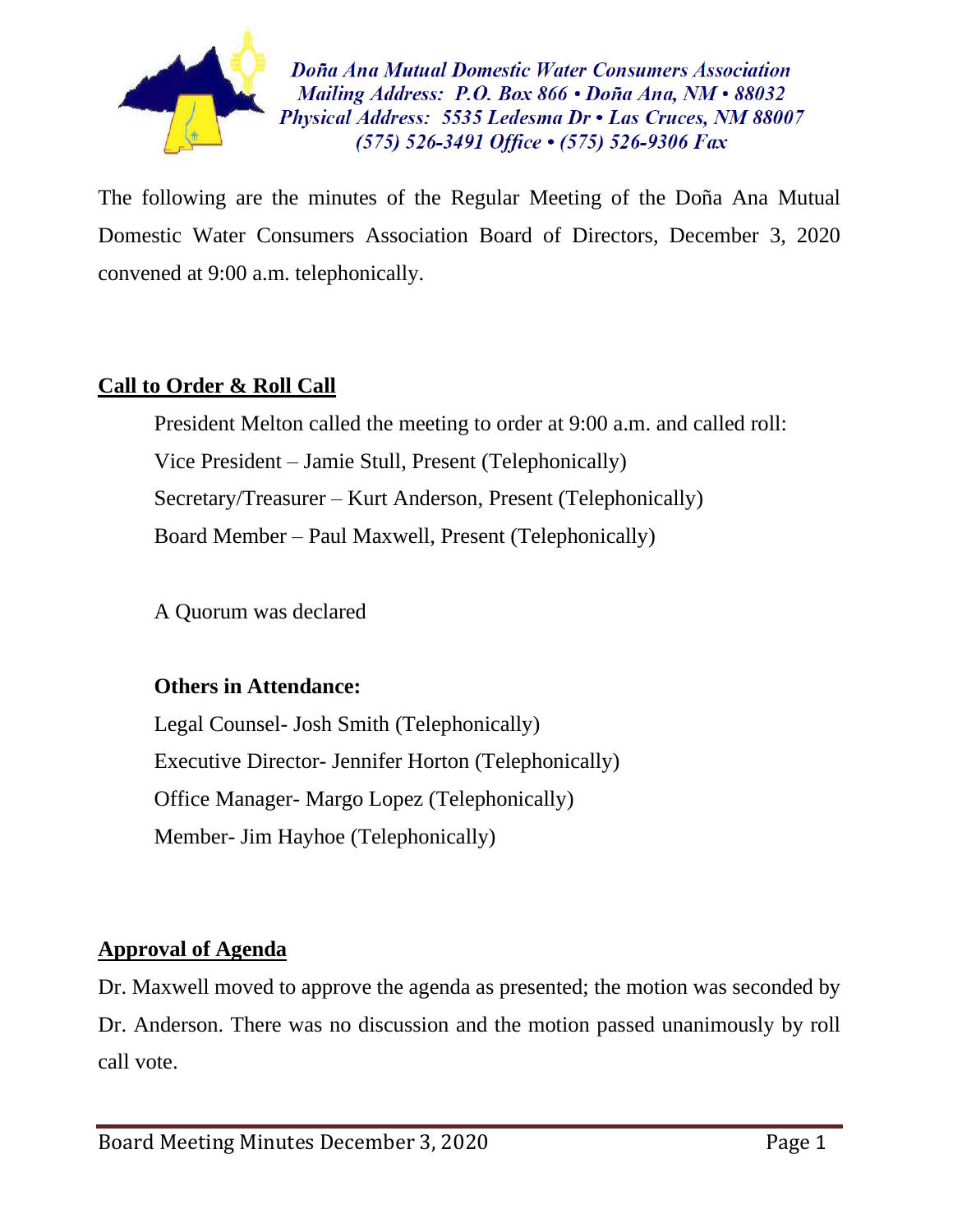## **Minutes**

Dr. Anderson moved to approve the Regular Board Meeting Minutes of November 5, 2020 as presented; Dr. Maxwell seconded. There was suggested editoral changes to pages 4, 5 and 6. Dr. Anderson moved to approve the notes as amended, Dr. Maxwell seconded, there was no further discussion, and the motion passed unanimously by roll call vote.

## **Approval of New Members & New Meters**

Ms. Horton stated this should have been removed from the agenda.

## **Customer Issues and Public Input**

Mr. Hayhoe suggested the use of Microsoft Teams to be considered for future board meetings, as it is currently being utilized within the Association, to avoid additional costs that may result from use of Zoom.

# **Board President Report**

President Melton mentioned there was a conversation with a member who believed it was unfair for homeowners / landlords to have to pay the penalties and fees accumulated by their tenants when they are unable to pay for them or when the renter moves out. President Melton stated the Association could not forgive the penalties and fees under the current policies, regulations, and statutes.

President Melton further reported there was another individual concerned with an excessive bill and stated Ms. Horton had staff check for leaks in November. As result there were no leaks therefore, the fees were said to be paid. Dr. Anderson asked if homeowners with concerns of excessive water use could be made aware of the Data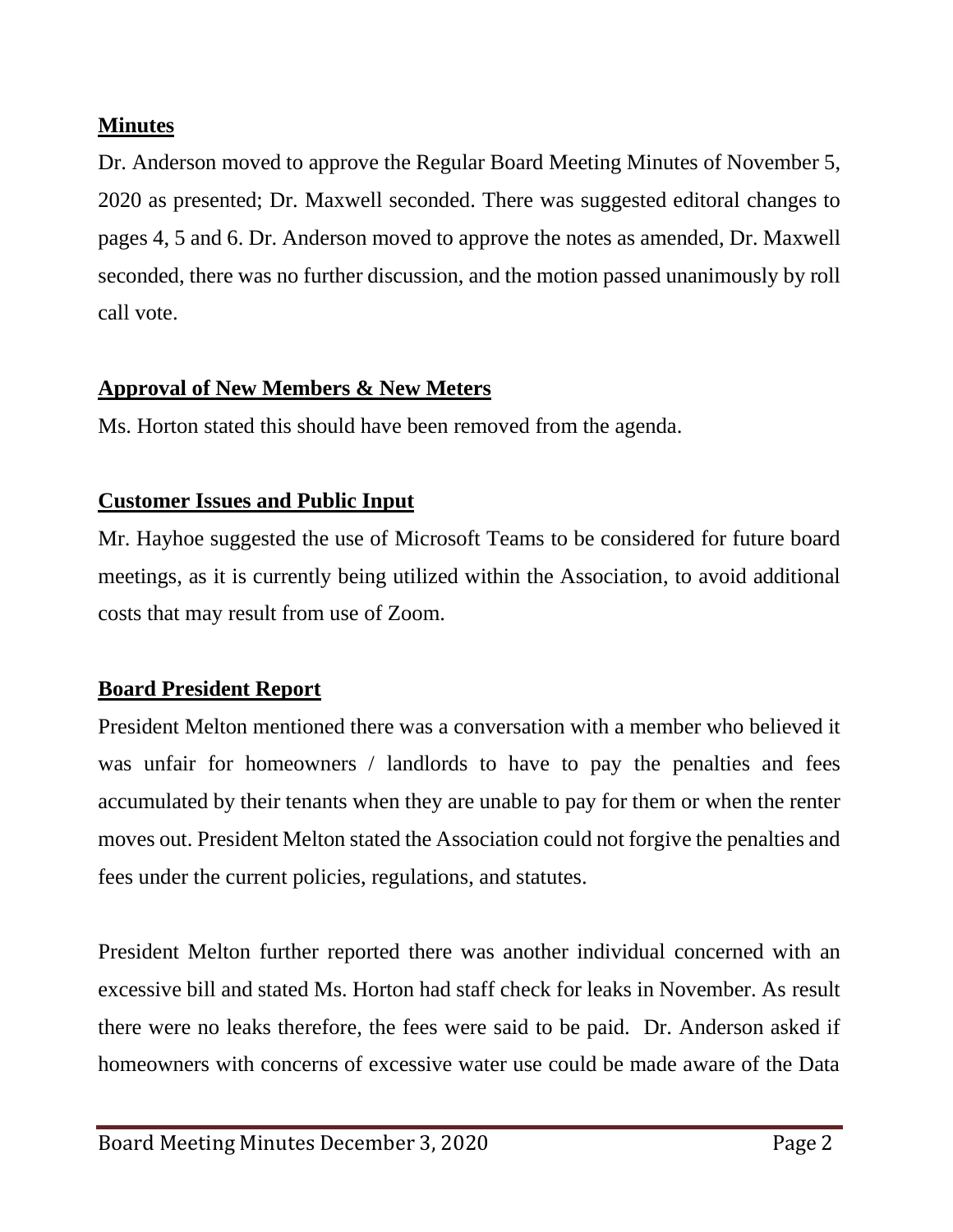Log. Ms. Horton stated members are offered the Data Log option, with a fee of \$50.00 plus tax.

President Melton acknowledged the entire staff for their extra efforts during this time.

## **Staff Reports**

Ms. Horton reviewed the Customer Service Report for December 2020. She reported there were \$13,162 in penalties for November to be processed on December 28, 2020. Ms. Horton stated there were no disconnects, reported 4,708 in total membership and 6,087 connections.

Ms. Horton commented on the Billing Summary Report. She stated there were 5,965 bills sent out, \$246,832 billed for water, \$52,794 billed for sewer with 5,891 active accounts and 4,708 members.

Ms. Horton discussed the Gallons Pumped vs Gallons Sold Report. She mentioned there was a 10% loss and reported it was up slightly by 6%. She thought it was due to some excess flushing but would visit with the field manager to confirm. Ms. Horton stated the pumping for the month of October reflected Dona Ana pumped 48.8 million gallons, Ft. Selden pumped 5.6 million gallons and Picacho Hills pumped 12.9 million gallons.

Ms. Horton advised the board there are 4 vacancies in operations and interviews have been conducted this week, in hopes to get those positions filled.

Ms. Horton discussed the financials. She explained the Bank Transaction Report was for the month of October, as it was not reviewed in November. She mentioned there

Board Meeting Minutes December 3, 2020 Page 3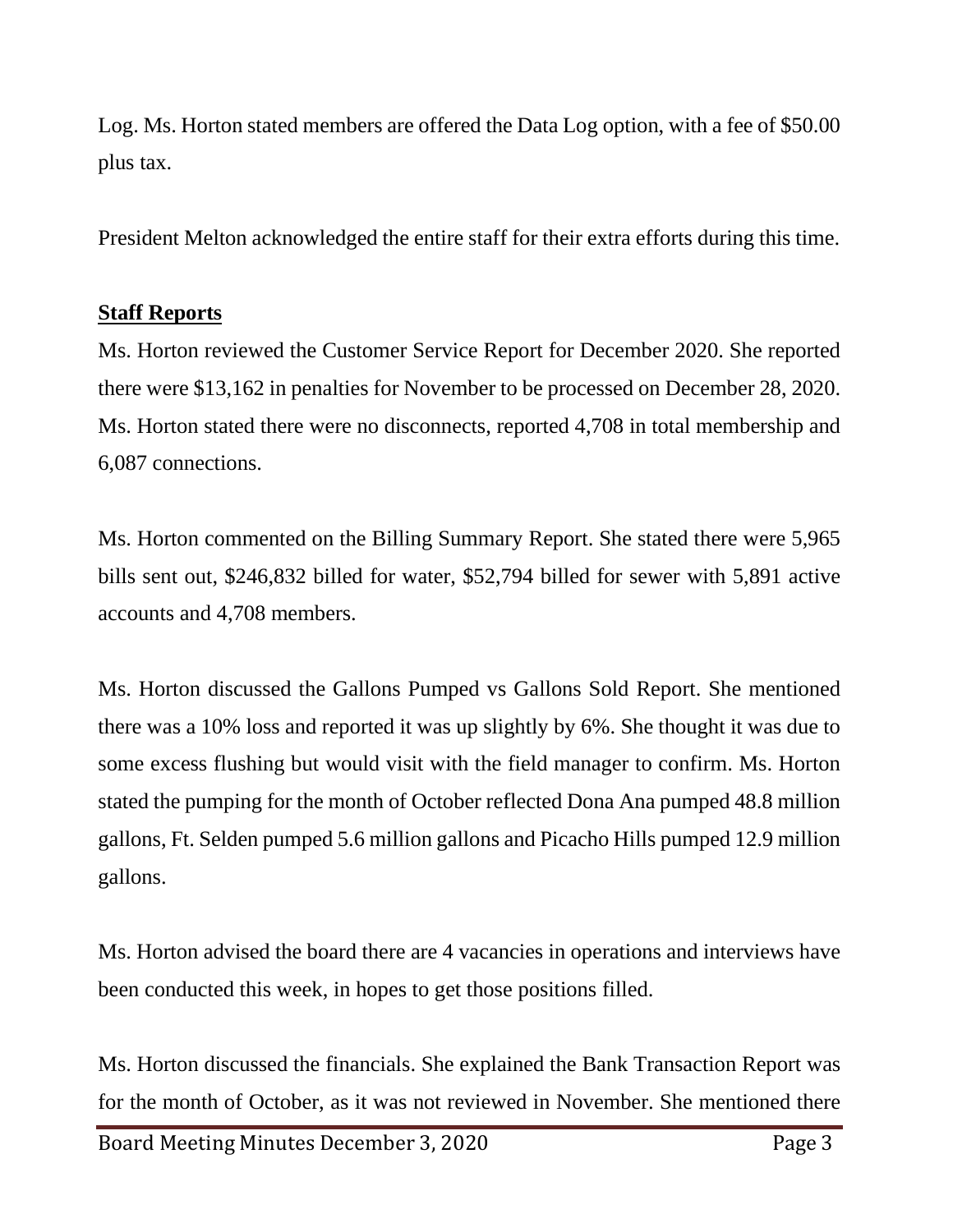were checks for Souder Miller for the projects finishing up construction, loan payments for NMFA, a larger check to File Construction for Radium Springs and another large check to Bohannan Houston are for the design of Southeast Collection which will be reimbursed from USDA at closing.

Ms. Horton reviewed the Budget Report. She reported through the end of October there was revenue of \$2.5 million and expenditures of \$1.5 million with a net difference of \$740,000 between revenue and expenditures.

Ms. Horton stated the Balance Sheet Report is a snapshot as of October 31<sup>st</sup> of our current cash position up.

Ms. Horton wrapped up the financials with the Income Statement Report. She stated this report ties back to the Budget Report with a net difference between revenue and expenditures of \$740,000.

Ms. Horton discussed projects. She stated the sewer plant had a final walk-through last week. She further stated SCADA is near completion and is working on getting the final payment ready to close out the project.

Ms. Horton stated Radium Springs is waiting on El Paso Electric. She stated she was advised by the end of next week the new electric meter should be installed and ready to get Well 9 online. She reported SCADA should be up and running this week and by Christmas the project should be ready for final payment and closed out as well.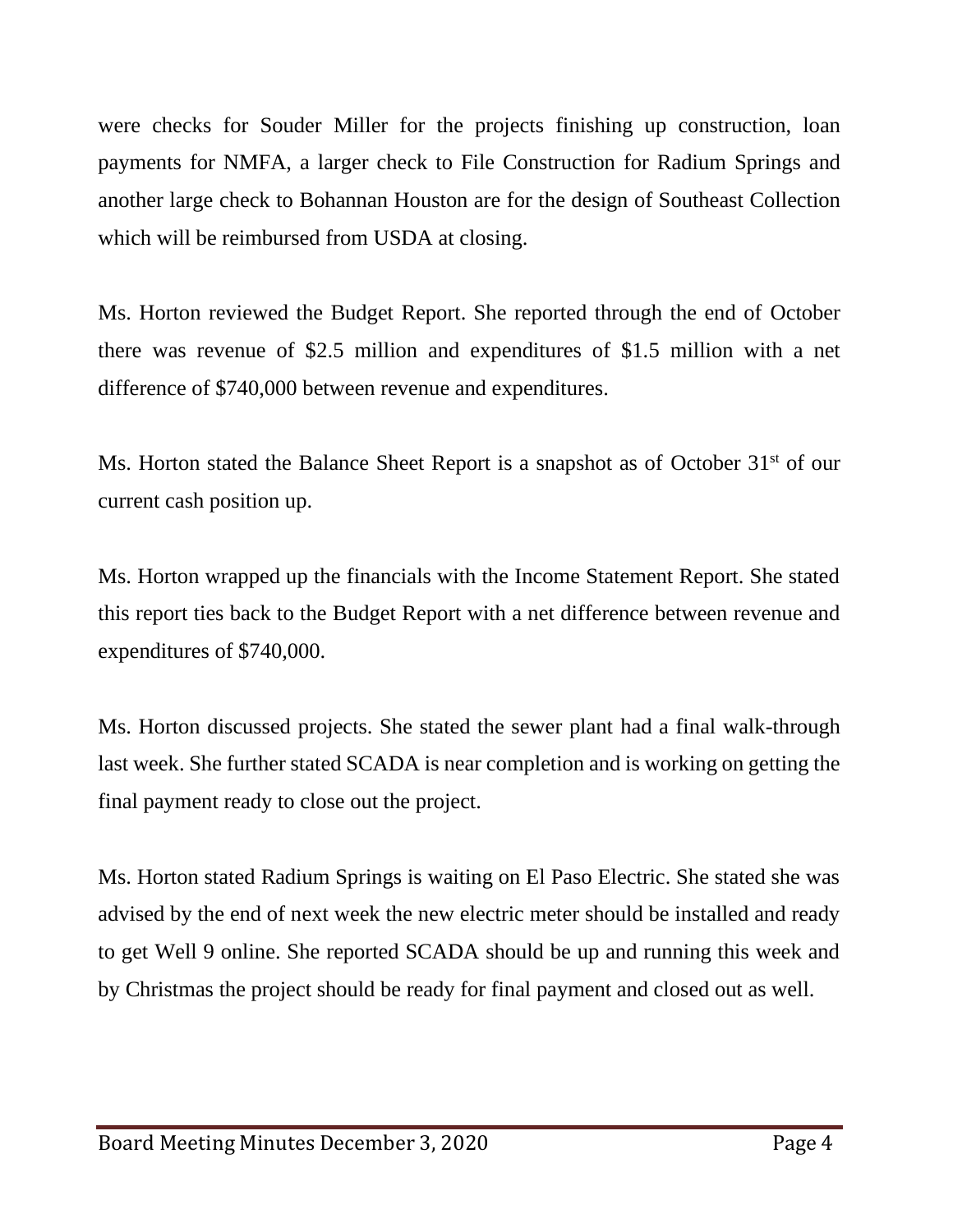Ms. Horton reported Southeast Collection is working on finding options through change orders to utilize the remainder of the money. She further stated funds will most- likely be reverted however, she does not know how much.

Ms. Horton shared the PER is finished for the Dona Ana Village System and moving into design. She further stated 95% completion on the rehab of the tanks has been reached for design.

Ms. Horton advised she will bring contracts for the board to review within the next two meetings to allow Bohannan Houston to start on the planning for West Mesa and the Picacho Hills Arroyo.

Mr. Stull inquired about the possibilities of sewer for the San Ysidro area. Ms. Horton stated there are several sewer projects sitting on the ICIP list. She stated funding needs to be secured and it can be difficult to obtain therefore, the sewer projects need to be completed in phases.

Dr. Maxwell asked Ms. Horton if she is combining the West Mesa and the Picacho Hills Arroyo project. Ms. Horton stated they are two separate projects. She also clarified the planning contract is for the engineer to start on the PER and once the PER is complete then there is another contract to begin design.

President Melton asked if there was any movement on Well 7A. Ms. Horton stated she had not followed up with the driller as she had been out of the office. She stated she would follow up and provide information at the next meeting.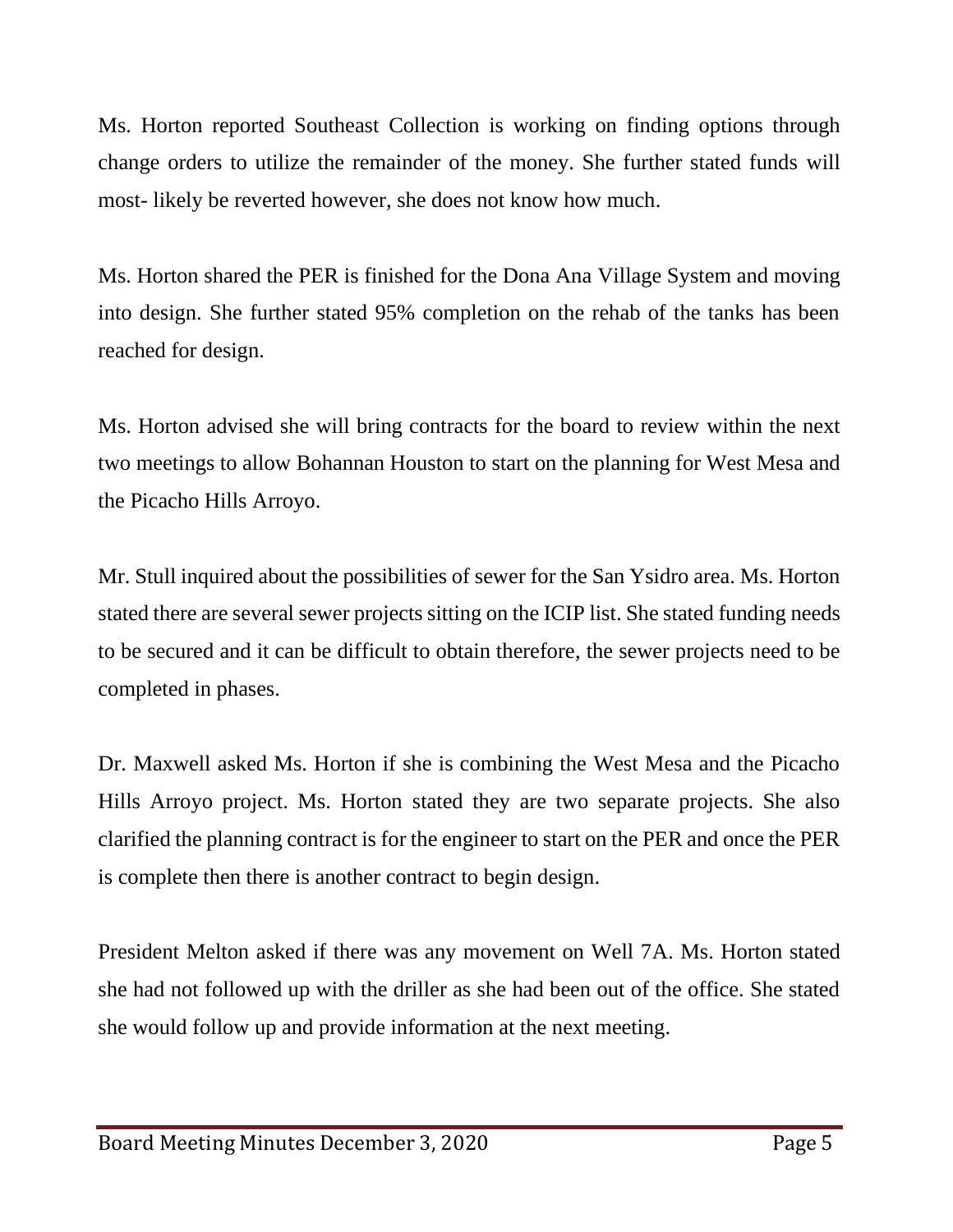Dr. Anderson asked for an update on staff health issues. Ms. Horton advised staff is well and had no one out on quarantine.

### **New Business**

None

# **Unfinished Business**

Dr. Maxwell motioned to open discussion for the Approval of Video Conferencing for Board Meetings as presented; the motion was seconded by Dr. Anderson. The Chair called for discussion of the motion. Discussion was made by President Melton. President Melton stated Ms. Horton has looked at the levels of security within Zoom. Ms. Horton stated Zoom Government has the higher security level, however, it cost \$300 per month for each month it is utilized. Ms. Horton also shared some of the issues and challenges with Microsoft Teams and further discussion ensued. Dr. Anderson motioned to adopt the Approval of Video Conferencing for Board Meetings as a trial on Zoom for 6 months, with the limited secure version proposed by Dr. Maxwell, or once in person board meetings can resume, whichever comes first. There was no further discussion, and a roll call vote was taken with results as follows:

Mr. Stull- Yes Dr. Anderson- Yes Dr. Maxwell- Yes President Melton- No Motion- Passed, 3-Yes, 1- No

Dr. Maxwell motioned to open discussion for the Approval of Pay Scale Adjustment as presented; the motion was seconded by Mr. Stull. The Chair called for discussion of the motion. Discussion was made by Ms. Horton. Ms. Horton discussed what other cities and counties have done to adjust the minimum wages above federal minimum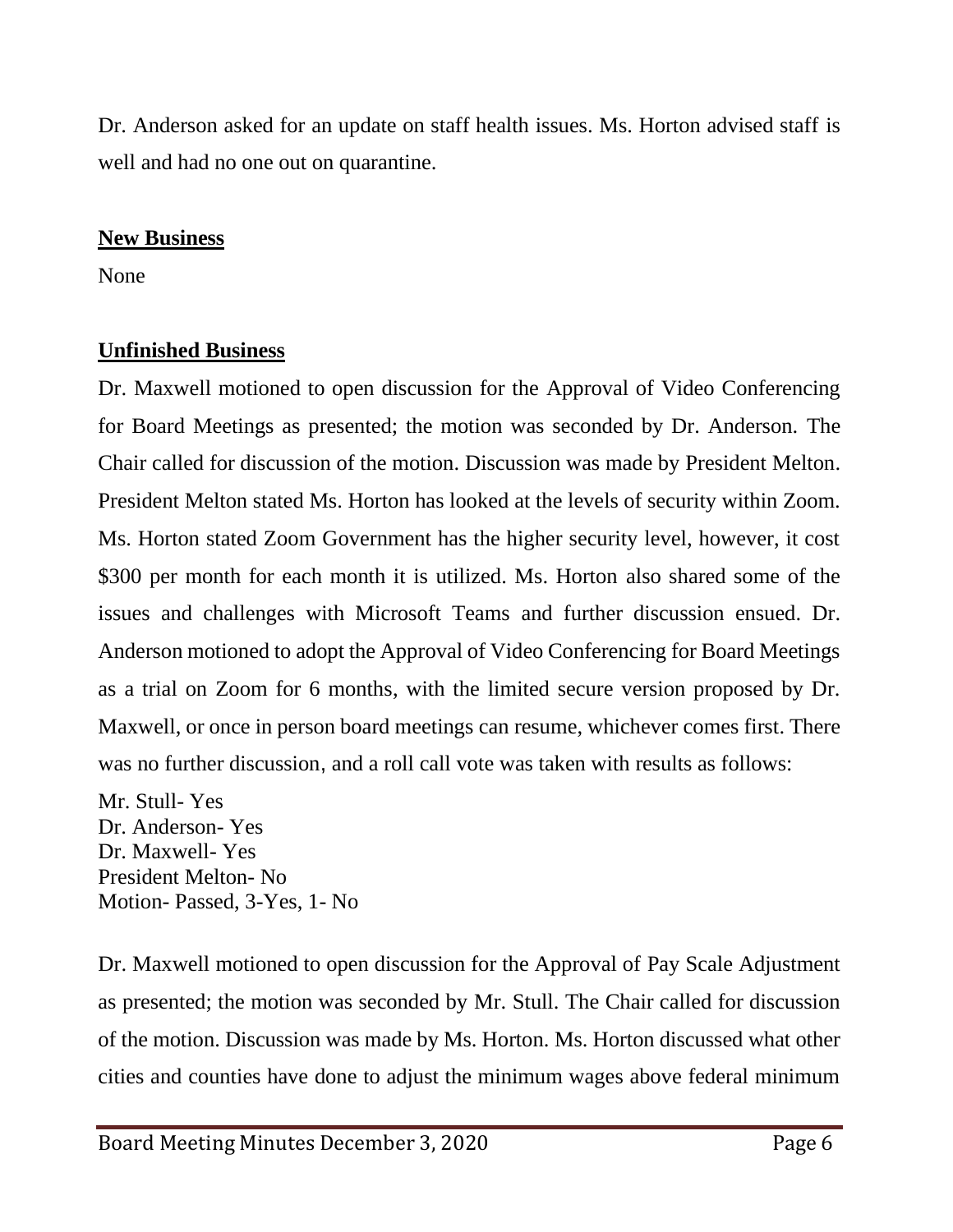wage. She further stated the state has done the same. She shared the ranges in which minimum wage will go up from January of 2020 through January 2023. Ms. Horton suggested increasing the pay scale all at once rather than incremental adjustments each year. Ms. Horton requested moving the pay scale across the board at a \$4.50 increase to the current hourly rate to retain employees, to stay competitive and to make vacancies more attractive for potential new hires, and further discussion ensued. Dr. Anderson departed at 10:16 a.m. from the meeting. Mr. Stull and Dr. Maxwell agreed with the request of Ms. Horton and with her suggestion of doing it all at once instead of incrementally, as it will need to be done eventually. President Melton stated he was also in support. Dr. Maxwell motioned to adopt the Approval of the Pay Scale Adjustment requested by the Executive Director effective on this next pay period; the motion was seconded by Mr. Stull. There was no further discussion, and the motion passed unanimously 3-0.

#### **Open Discussion**

Dr. Maxwell mentioned he visited with State Representative, Rudy Martinez and expressed his concerns with the membership who are having issues paying their utilities due to the pandemic. He suggested seeking funds that would be available to our membership through grants. Dr. Maxwell suggested including any grant available sites on our billing statements, on our website and newsletter. Ms. Horton advised our November newsletter provided the county website for funds available under the Cares Act for members to apply. She further stated she is working on a list to send letters to members with accounts in arears to provide them contact information for assistance.

Dr. Maxwell suggested going back to one board meeting a month during the pandemic for the next 2 months. Ms. Horton mentioned she may have two contracts for the next meeting scheduled on the 17th of this month.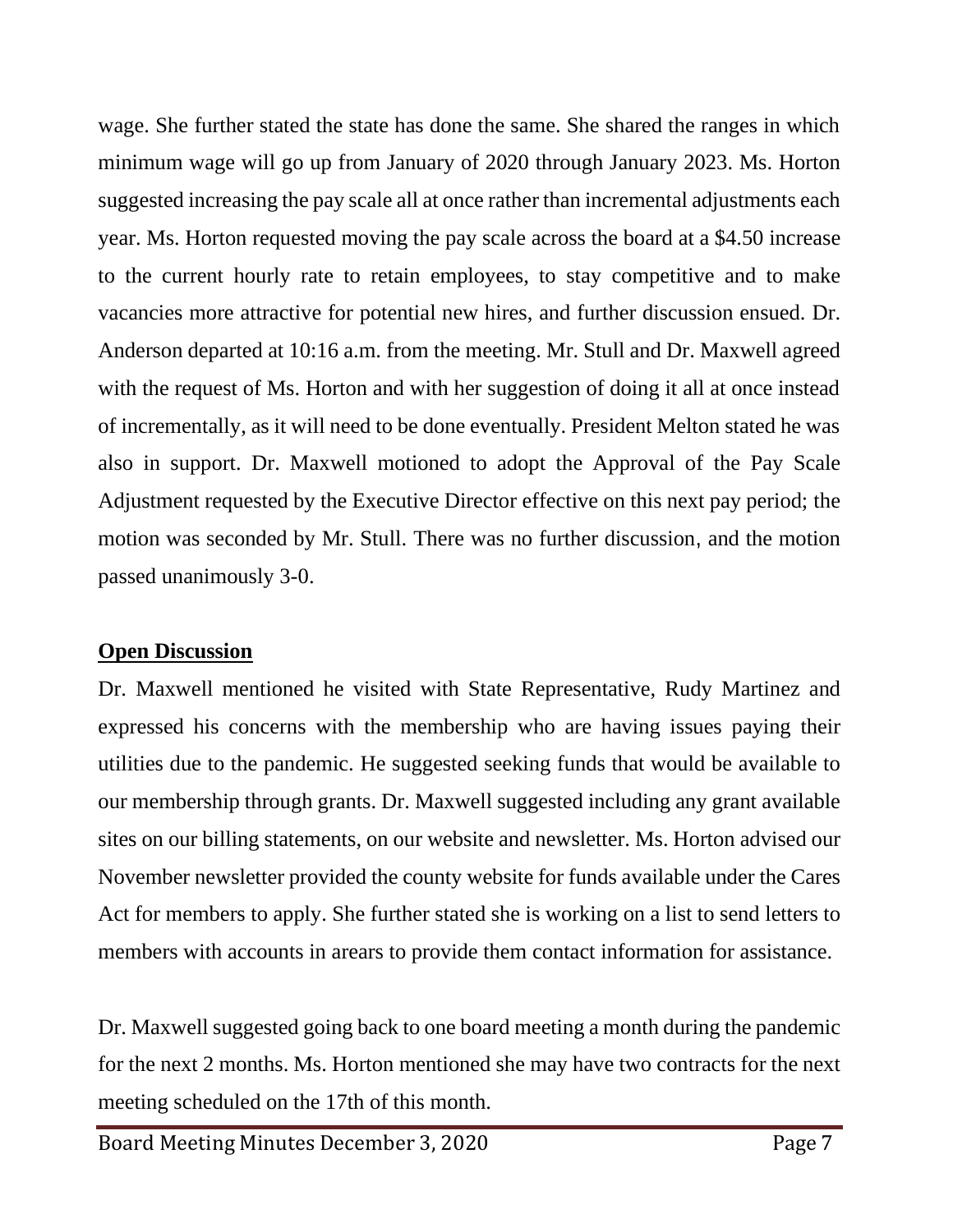### **Adjournment**

Dr. Maxwell motioned to adjourn at 10:46 a.m., with a second from Mr. Stull. The motion passed unanimously 3-0.

 $\overline{\phantom{a}}$  , and the contract of the contract of the contract of the contract of the contract of the contract of the contract of the contract of the contract of the contract of the contract of the contract of the contrac

Kurt Anderson Date

Secretary/ Treasurer